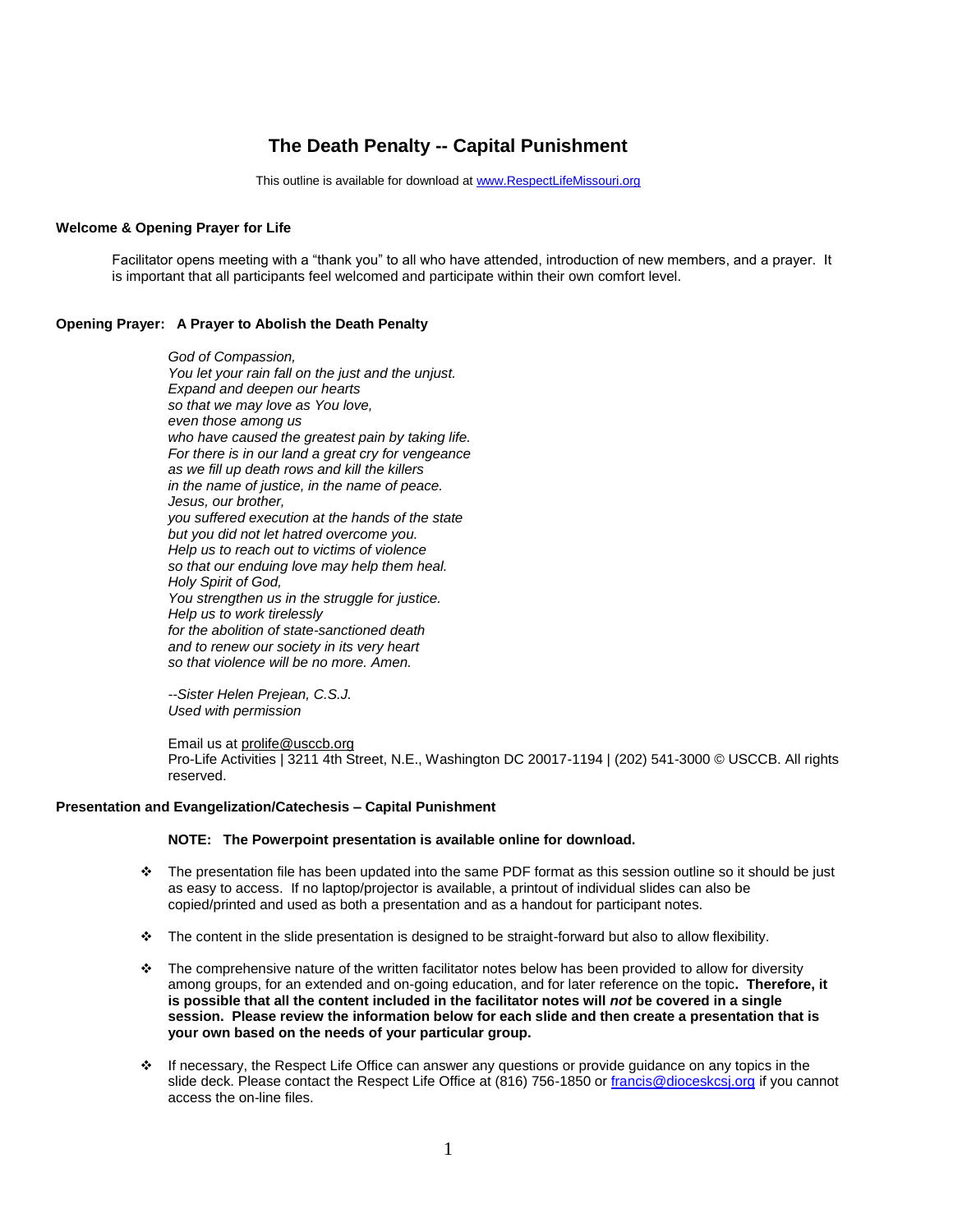#### **Slide 1 Introduction** Capital Punishment / Death Penalty

## **Slide 2 Topics for Discussion**

- The process of capital punishment
- Uncovering the costs and risks associated with our capital punishment system
- Consider the effectiveness and morality of capital punishment from the Church's perspective
- Learn what you can do to get involved

#### **Slide 3 Methods of Capital Punishment**

#### **Hanging**

Until the 1890s, hanging was the primary method of execution used in the United States. Hanging is still used in Delaware and Washington, although both have lethal injection as an alternative method of execution. For execution by this method, the inmate may be weighed the day before the execution, and a rehearsal is done using a sandbag of the same weight as the prisoner. This is to determine the length of 'drop' necessary to ensure a quick death. If the rope is too long, the inmate could be decapitated, and if it is too short, the strangulation could take as long as 45 minutes. The rope, which should be 3/4-inch to 1 1/4 inch in diameter, must be boiled and stretched to eliminate spring or coiling. The knot should be lubricated with wax or soap "to ensure a smooth sliding action," according to the 1969 U.S. Army manual. (The Corrections Professional, 1996 and Hillman, 1992)

Immediately before the execution, the prisoner's hands and legs are secured, he or she is blindfolded, and the noose is placed around the neck, with the knot behind the left ear. The execution takes place when a trap-door is opened and the prisoner falls through. The prisoner's weight should cause a rapid fracturedislocation of the neck. However, instantaneous death rarely occurs. (Weisberg, 1991)

If the inmate has strong neck muscles, is very light, if the 'drop' is too short, or the noose has been wrongly positioned, the fracture-dislocation is not rapid and death results from slow asphyxiation. If this occurs the face becomes engorged, the tongue protrudes, the eyes pop, the body defecates, and violent movements of the limbs occur. (The Corrections Professional, 1996 and Weisberg, 1991)

#### **Electrocution**

Seeking a more humane method of execution than hanging, New York built the first electric chair in 1888 and executed William Kemmler in 1890. Soon, other states adopted this execution method. Today, electrocution is not used as the sole method of execution in any state. Electrocution was the sole method in Nebraska until the State Supreme Court ruled the method unconstitutional in February 2008. For execution by the electric chair, the person is usually shaved and strapped to a chair with belts that cross his chest, groin, legs, and arms. A metal skullcap-shaped electrode is attached to the scalp and forehead over a sponge moistened with saline. The sponge must not be too wet or the saline short-circuits the electric current, and not too dry, as it would then have a very high resistance. An additional electrode is moistened with conductive jelly (Electro-Creme) and attached to a portion of the prisoner's leg that has been shaved to reduce resistance to electricity. The prisoner is then blindfolded. (Hillman, 1992 and Weisberg, 1991)

After the execution team has withdrawn to the observation room, the warden signals the executioner, who pulls a handle to connect the power supply. A jolt of between 500 and 2000 volts, which lasts for about 30 seconds, is given. The current surges and is then turned off, at which time the body is seen to relax. The doctors wait a few seconds for the body to cool down and then check to see if the inmate's heart is still beating. If it is, another jolt is applied. This process continues until the prisoner is dead. The prisoner's hands often grip the chair and there may be violent movement of the limbs which can result in dislocation or fractures. The tissues swell. Defecation occurs. Steam or smoke rises and there is a smell of burning. (Hillman, 1992 and Weisberg, 1991)

U.S. Supreme Court Justice William Brennan once offered the following description of an execution by electric chair, *"...the prisoner's eyeballs sometimes pop out and rest on [his] cheeks. The prisoner often defecates, urinates, and vomits blood and drool. The body turns bright red as its temperature rises, and the prisoner's flesh swells and his skin stretches to the point of breaking. Sometimes the prisoner catches fire....Witnesses hear a loud and sustained sound like bacon frying, and the sickly sweet smell of burning flesh permeates the chamber.*" (Ecenbarger, 1994)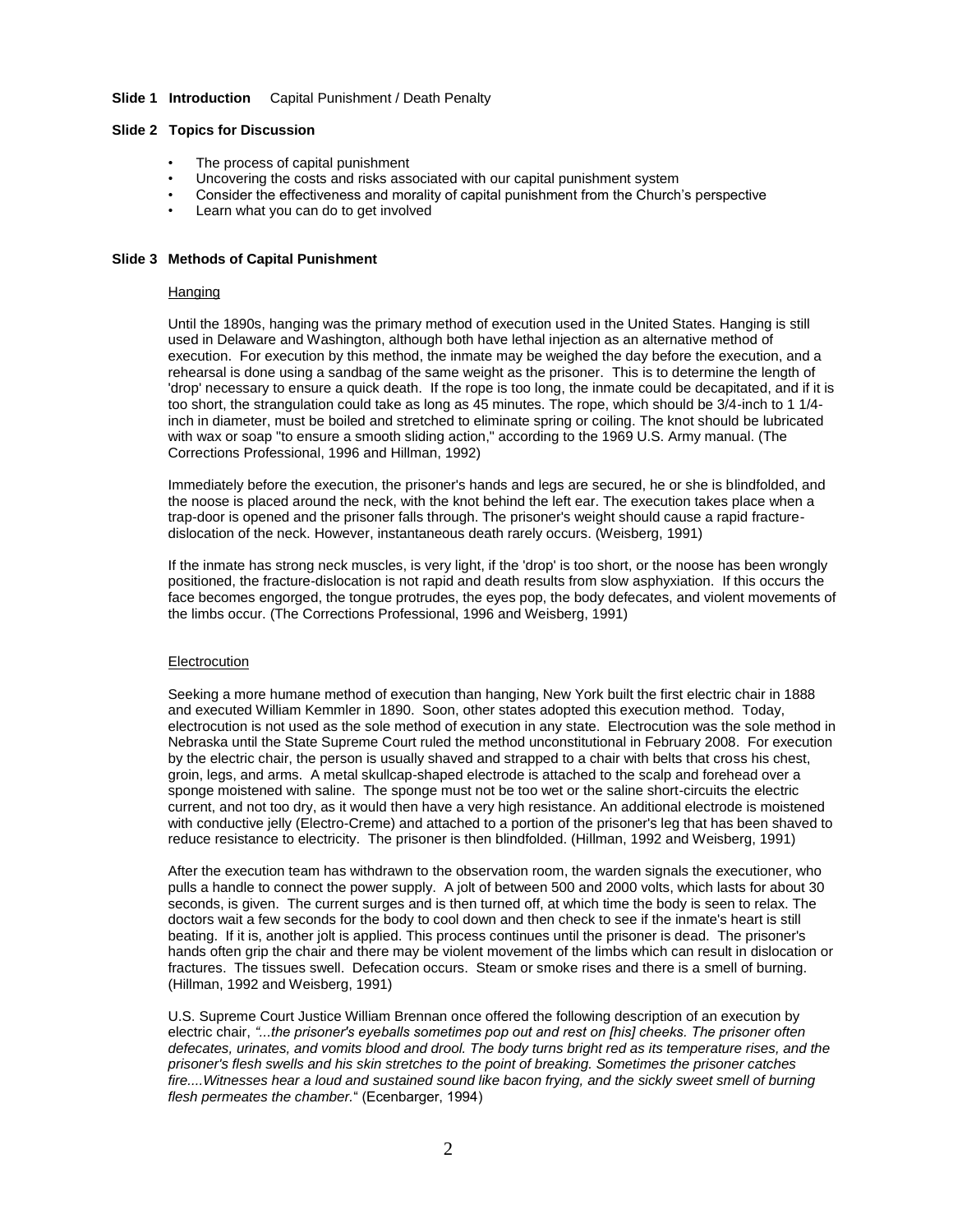At postmortem, the body is hot enough to blister if touched, and the autopsy is delayed while the internal organs cool. There are third degree burns with blackening where the electrodes met the skin of the scalp and legs. According to Robert H. Kirschner, the deputy chief medical examiner of Cook County, *"The brain appears cooked in most cases."* (Weisberg, 1991)

#### *Remember, this was the method of execution that was developed because hanging was determined to be too inhumane!*

#### Gas Chamber

In 1924, the use of cyanide gas was introduced as Nevada sought a more humane way of executing its inmates. Gee Jon was the first person executed by lethal gas. The state tried to pump cyanide gas into Jon's cell while he slept. This proved impossible because the gas leaked from his cell, so the gas chamber was constructed. (Bohm, 1999)

Today, five states authorize lethal gas as a method of execution, but all have lethal injection as an alternative method. A federal court in California found this method to be cruel and unusual punishment. For execution by this method, the condemned person is strapped to a chair in an airtight chamber. Below the chair rests a pail of sulfuric acid. A long stethoscope is typically affixed to the inmate so that a doctor outside the chamber can pronounce death. Once everyone has left the chamber, the room is sealed. The warden then gives a signal to the executioner who flicks a lever that releases crystals of sodium cyanide into the pail. This causes a chemical reaction that releases hydrogen cyanide gas (Weisberg, 1991). The prisoner is instructed to breathe deeply to speed up the process. Most prisoners, however, try to hold their breath, and some struggle. The inmate does not lose consciousness immediately. According to former San Quenton, California, Penitentiary warden, Clifton Duffy*, "At first there is evidence of extreme horror, pain, and strangling. The eyes pop. The skin turns purple and the victim begins to drool."* (Weisberg, 1991). Caryl Chessman, before he died in California's gas chamber in 1960 told reporters that he would nod his head if it hurt. Witnesses said he nodded his head for several minutes (Ecenbarger, 1994). According to Dr. Richard Traystman of John Hopkins University School of Medicine, *"The person is unquestionably experiencing pain and extreme anxiety...the sensation is similar to the pain felt by a person during a heart attack, where essentially the heart is being deprived of oxygen."*

The inmate dies from hypoxia, the cutting-off of oxygen to the brain (Weisberg, 1991). At postmortem, an exhaust fan sucks the poison air out of the chamber, and the corpse is sprayed with ammonia to neutralize any remaining traces of cyanide. About a half hour later, oderlies enter the chamber, wearing gas masks and rubber gloves. Their training manual advises them to ruffle the victim's hair to release any trapped cyanide gas before removing the deceased. (Weisberg, 1991)

#### Lethal Injection

In 1977, Oklahoma became the first state to adopt lethal injection as a means of execution, though it would be five more years until Charles Brooks would become the first person executed by lethal injection in Texas on December 2, 1982. Today, 35 of the 36 states that have the death penalty use this method. When this method is used, the condemned person is usually bound to a gurney and a member of the execution team positions several heart monitors on this skin. Two needles (one is a back-up) are then inserted into usable veins, usually in the inmate's arms. Long tubes connect the needle through a hole in a cement block wall to several intravenous drips. The first is a harmless saline solution that is started immediately. Then, at the warden's signal, a curtain is raised exposing the inmate to the witnesses in an adjoining room. Then, the inmate is injected with sodium thiopental - an anesthetic, which puts the inmate to sleep. Next flows pavulon or pancuronium bromide, which paralyzes the entire muscle system and stops the inmate's breathing. Finally, the flow of potassium chloride stops the heart. Death results from anesthetic overdose and respiratory and cardiac arrest while the condemned person is unconscious. (Ecenbarger, 1994 and Weisberg, 1991)

Medical ethics preclude doctors from participating in executions. However, a doctor will certify the inmate is dead. This lack of medical participation can be problematic because often injections are performed by inexperienced technicians or orderlies. If a member of the execution team injects the drugs into a muscle instead of a vein, or if the needle becomes clogged, extreme pain can result. Many prisoners have damaged veins resulting from intravenous drug use and it is sometimes difficult to find a usable vein, resulting in long delays while the inmate remains strapped to the gurney. (Ecenbarger, 1994 and Weisberg, 1991)

#### Firing Squad

Firing squad still remains a method of execution in Utah if chosen by an inmate before lethal injection became the sole means of execution. The most recent execution by this method was that of John Albert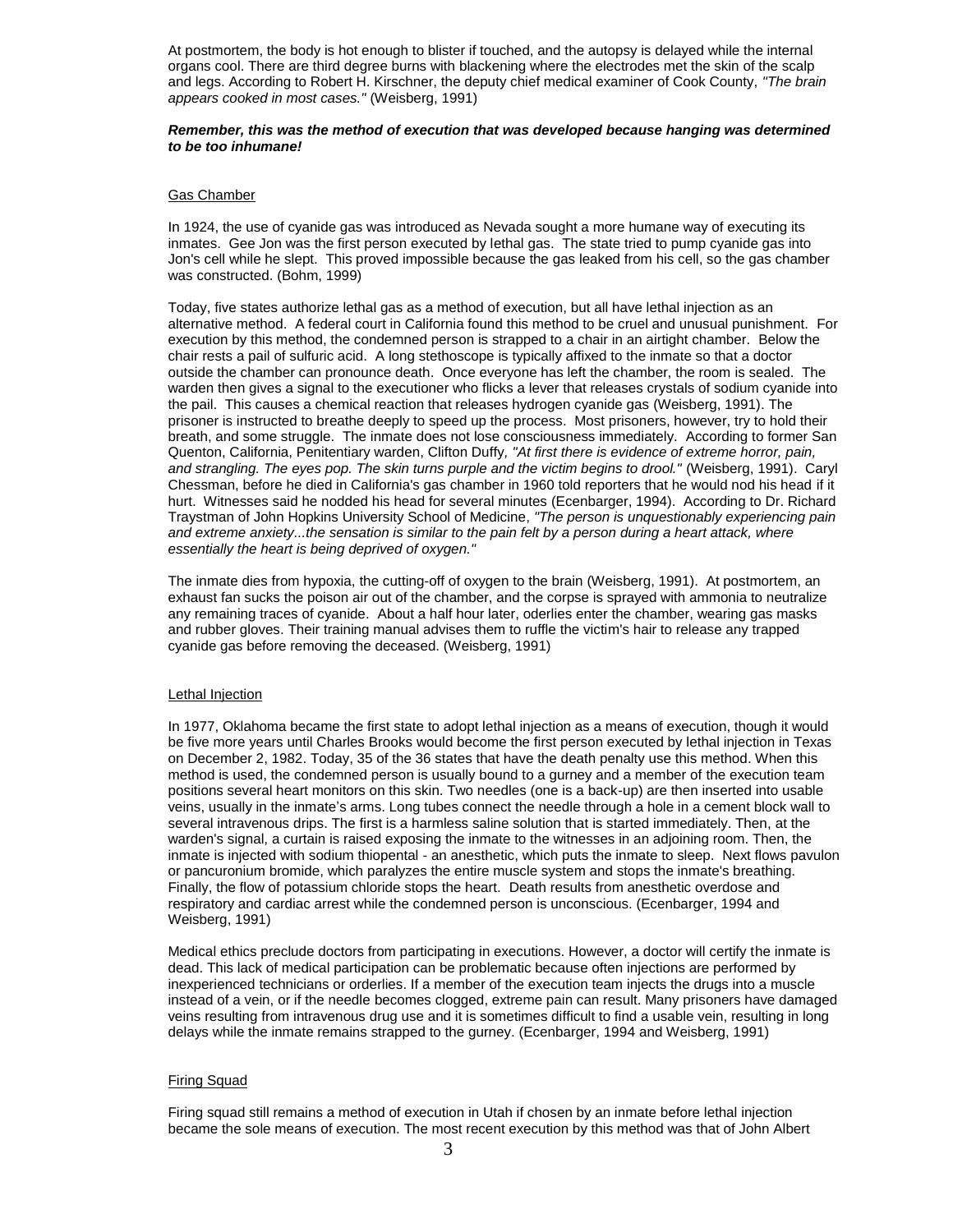Taylor. By his own choosing, Taylor was executed by firing squad in Utah on January 26, 1996. For execution by this method, the inmate is typically bound to a chair with leather straps across his waist and head, in front of an oval-shaped canvas wall. The chair is surrounded by sandbags to absorb the inmate's blood. A black hood is pulled over the inmate's head. A doctor locates the inmate's heart with a stethoscope and pins a circular white cloth target over it. Standing in an enclosure 20 feet away, five shooters are armed with .30 caliber rifles loaded with single rounds. One of the shooters is given blank rounds. Each of the shooters aims his rifle through a slot in the canvas and fires at the inmate. (Weisberg, 1991).

The prisoner dies as a result of blood loss caused by rupture of the heart or a large blood vessel, or tearing of the lungs. The person shot loses consciousness when shock causes a fall in the supply of blood to the brain. If the shooters miss the heart, by accident or intention, the prisoner bleeds to death slowly. (Hillman, 1992 and Weisberg, 1991)

#### **Slide 4 Crimes Punishable by Death in the U.S.**

| 8 U.S.C. 1342                  | Murder related to the smuggling of aliens.                                                                    |
|--------------------------------|---------------------------------------------------------------------------------------------------------------|
| 18 U.S.C. 32-34                | Destruction of aircraft, motor vehicles, or related facilities resulting in death.                            |
| 18 U.S.C. 36                   | Murder committed during a drug-related drive-by shooting.                                                     |
| 18 U.S.C. 37                   | Murder committed at an airport serving international civil aviation.                                          |
| 18 U.S.C. 115(b)(3)            |                                                                                                               |
|                                | Retaliatory murder of a member of the immediate family of law enforcement officials.                          |
| 18 U.S.C. 241, 242, 245, 247   |                                                                                                               |
|                                | Civil rights offenses resulting in death.in death.                                                            |
| 18 U.S.C. 351                  | Murder of a member of Congress, an important executive official, or a Supreme Court                           |
| Justice.                       |                                                                                                               |
| 18 U.S.C. 794                  | Espionage.                                                                                                    |
| 18 U.S.C. 844(d), (f), (i)     | Death resulting from offenses involving transportation of explosives, destruction                             |
|                                | of government property, or destruction of property related to foreign or interstate commerce.                 |
|                                | 18 U.S.C. 924(i) Murder committed by the use of a firearm during a crime of violence or a drug-trafficking    |
| crime.                         |                                                                                                               |
| 18 U.S.C. 930                  | Murder committed in a Federal Government facility.                                                            |
| 18 U.S.C. 1091                 | Genocide.                                                                                                     |
| 18 U.S.C. 1111                 | First-degree murder.                                                                                          |
| 18 U.S.C. 1114                 | Murder of a Federal judge or law enforcement official.                                                        |
| 18 U.S.C. 1116                 | Murder of a foreign official.                                                                                 |
| 18 U.S.C. 1118                 | Murder by a Federal prisoner.                                                                                 |
| 18 U.S.C. 1119                 | Murder of a U.S. national in a foreign country.                                                               |
| 18 U.S.C. 1120                 | Murder by an escaped Federal prisoner already sentenced to life imprisonment.                                 |
| 18 U.S.C. 1121                 | Murder of a State or local law enforcement official or other person aiding in a Federal                       |
|                                | investigation; murder of a State correctional officer.                                                        |
| 18 U.S.C. 1201                 | Murder during a kidnapping.                                                                                   |
| 18 U.S.C. 1203                 | Murder during a hostage taking.                                                                               |
| 18 U.S.C. 1503                 | Murder of a court officer or juror.                                                                           |
| 18 U.S.C. 1512                 | Murder with the intent of preventing testimony by a witness, victim, or informant.                            |
| 18 U.S.C. 1513                 | Retaliatory murder of a witness, victim, or informant.                                                        |
| 18 U.S.C. 1716                 | Mailing of injurious articles with intent to kill or resulting in death.                                      |
| 18 U.S.C. 1751                 | Assassination or kidnapping resulting in the death of the President or Vice President.                        |
| 18 U.S.C. 1958                 | Murder for hire.                                                                                              |
| 18 U.S.C. 1959                 | Murder involved in a racketeering offense.                                                                    |
| 18 U.S.C. 1992                 | Willful wrecking of a train resulting in death.                                                               |
| 18 U.S.C. 2113                 | Bank-robbery-related murder or kidnapping.                                                                    |
| 18 U.S.C. 2119                 | Murder related to a carjacking.                                                                               |
| 18 U.S.C. 2245                 | Murder related to rape or child molestation.                                                                  |
|                                | Murder related to sexual exploitation of children.                                                            |
| 18 U.S.C. 2251                 |                                                                                                               |
| 18 U.S.C. 2280                 | Murder committed during an offense against maritime navigation.                                               |
| 18 U.S.C. 2281                 | Murder committed during an offense against a maritime fixed platform.                                         |
| 18 U.S.C. 2332                 | Terrorist murder of a U.S. national in another country.                                                       |
|                                | 18 U.S.C. 2332a Murder by the use of a weapon of mass destruction.                                            |
| 18 U.S.C. 2340                 | Murder involving torture.                                                                                     |
| 18 U.S.C. 2381                 | Treason.                                                                                                      |
|                                | 21 U.S.C. 848(e) Murder related to a continuing criminal enterprise or related murder of a Federal, State, or |
| local law enforcement officer. |                                                                                                               |
| 49 U.S.C. 1472-1473            | Death resulting from aircraft hijacking                                                                       |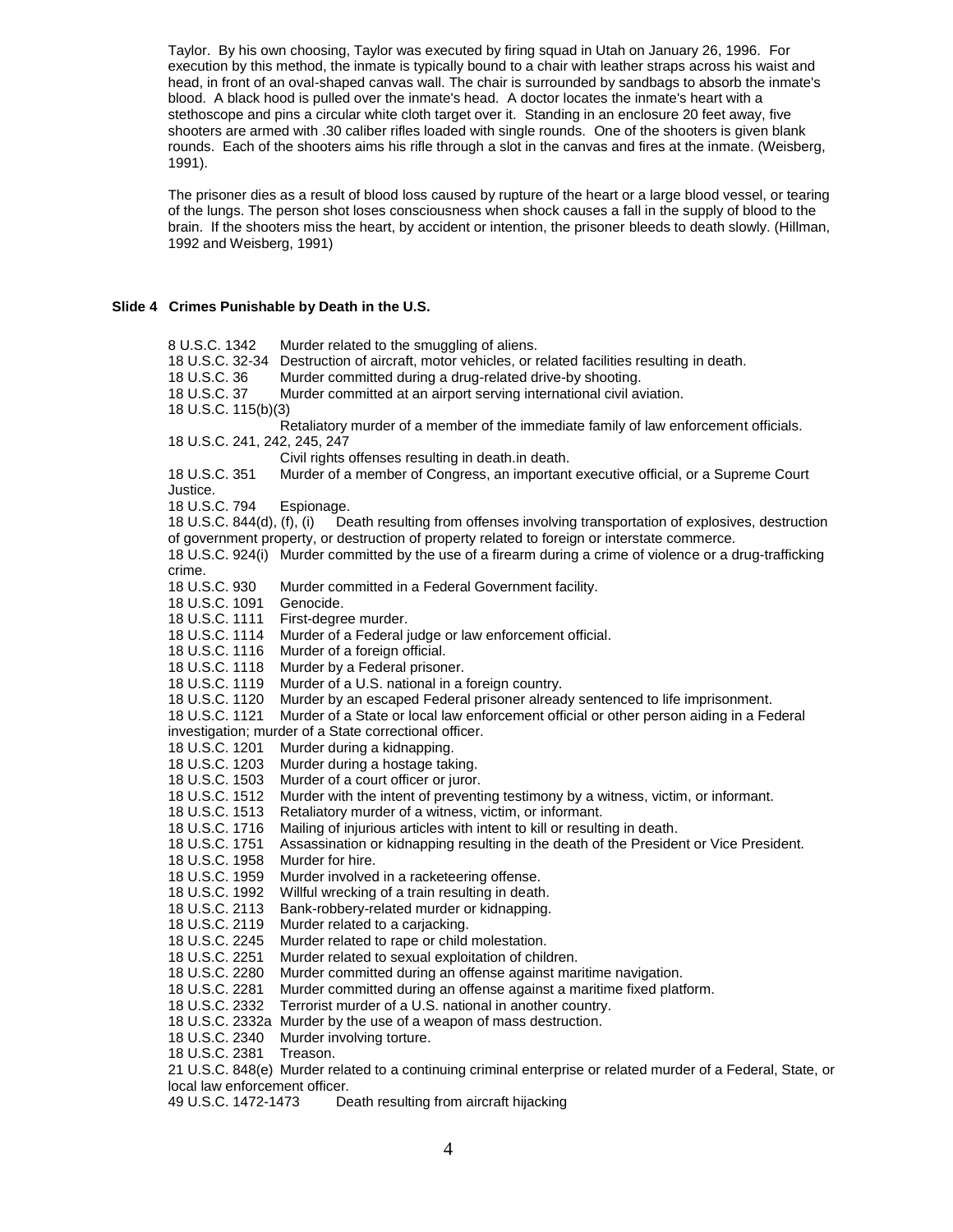# **Slide 5 Journey to an Execution**

After being convicted of a capital crime, your case goes to the penalty phase where the jury decides whether the death penalty should be imposed. The convicted prisoner is then transferred to the prison where "Death Row" is. When on death row, the inmate is allowed only one appeal. This process can take years and after a judgment of death has been pronounced, the defendant's appeal process must pass four basic levels/stages of reviewing his conviction and sentence:

- 1. Automatic Appeal
- 2. State Habeas Corpus Petition
- 3. Federal Habeas Corpus Petition
- 4. Clemency

The appeal process is intended to guard a citizen's Constitutional Rights (state and federal) and demands a defendant has access to every level of America's court system (due process). Once the appeal has been used and the clemency denied, an execution date is set. The execution method depends on the state where the convict is.

Before the execution, the prisoner is often allowed to visit with family and visit with a minister or a priest. Although there is a minister on staff at the prison, the convicted is able to see an outside minister or priest as well. After the visit with family and a minister or priest, the convicted is able to have his/her last meal. Usually they are able to order their last meal but each meal must not be more than \$40. Some meals of note in the past have been:

- 12 candy bars and some ice cream
- A hearty breakfast of eggs and a huge amount of very salty bacon
- Lobster tail, butterfly shrimp, baked potato, strawberry cheesecake, and sweet tea
- Chocolate and vanilla ice cream cups, shared with the prison superintendent and manager
- A dozen deep-fried shrimp, a bucket of original recipe chicken from KFC, french fries, and a pound of strawberries

#### **Slide 6 Once Again…Our** *"Culture of Death"*

- Briefly discuss the factors that lead so many in our society to have such a disregard for human life.
- Can you be pro-death penalty *and* pro-life?

# **Slide 7 The Cost of Capital Punishment**

- The U.N. (United Nations) opposes the death penalty; therefore, the United States is in violation of U.N. regulations by simply having a death penalty.
- The California death penalty system costs taxpayers \$114 million per year beyond the costs of keeping convicts locked up for life. (L.A. Times, March 6, 2005)
- In Maryland, an average death penalty case resulting in a death sentence costs approximately \$3 million. The eventual costs to Maryland taxpayers for cases pursued 1978-1999 will be \$186 million. Five executions have resulted. (Urban Institute 2008).
- The most comprehensive study in the country found that the death penalty costs North Carolina \$2.16 million per execution *over the* costs of sentencing murderers to life imprisonment. The majority of those costs occur at the trial level. (Duke University, May 1993).
- Enforcing the death penalty costs Florida \$51 million a year above what it would cost to punish all first-degree murderers with life in prison without parole. Based on the 44 executions Florida had carried out since 1976, that amounts to a cost of \$24 million for each execution. (Palm Beach Post, January 4, 2000).
- In Texas, a death penalty case costs an average of \$2.3 million, about three times the cost of imprisoning someone in a single cell at the highest security level for 40 years. (Dallas Morning News, March 8, 1992)

#### **Slide 8 The Business of Capital Punishment**

On January 28<sup>th</sup> 2011, Hospira Inc., the sole U.S. company that manufactured sodium thiopental, an anesthetic used by states in order to execute prisoners, terminated production of the drug. This has left many states with a shortage, delaying some executions. Significantly, hospitals will now be denied access to a drug with important medical uses.

On February 10, Swiss-based drug company Novartis, which makes a generic version of sodium thiopental, announced it would forbid its distributors from exporting the drug to the U.S.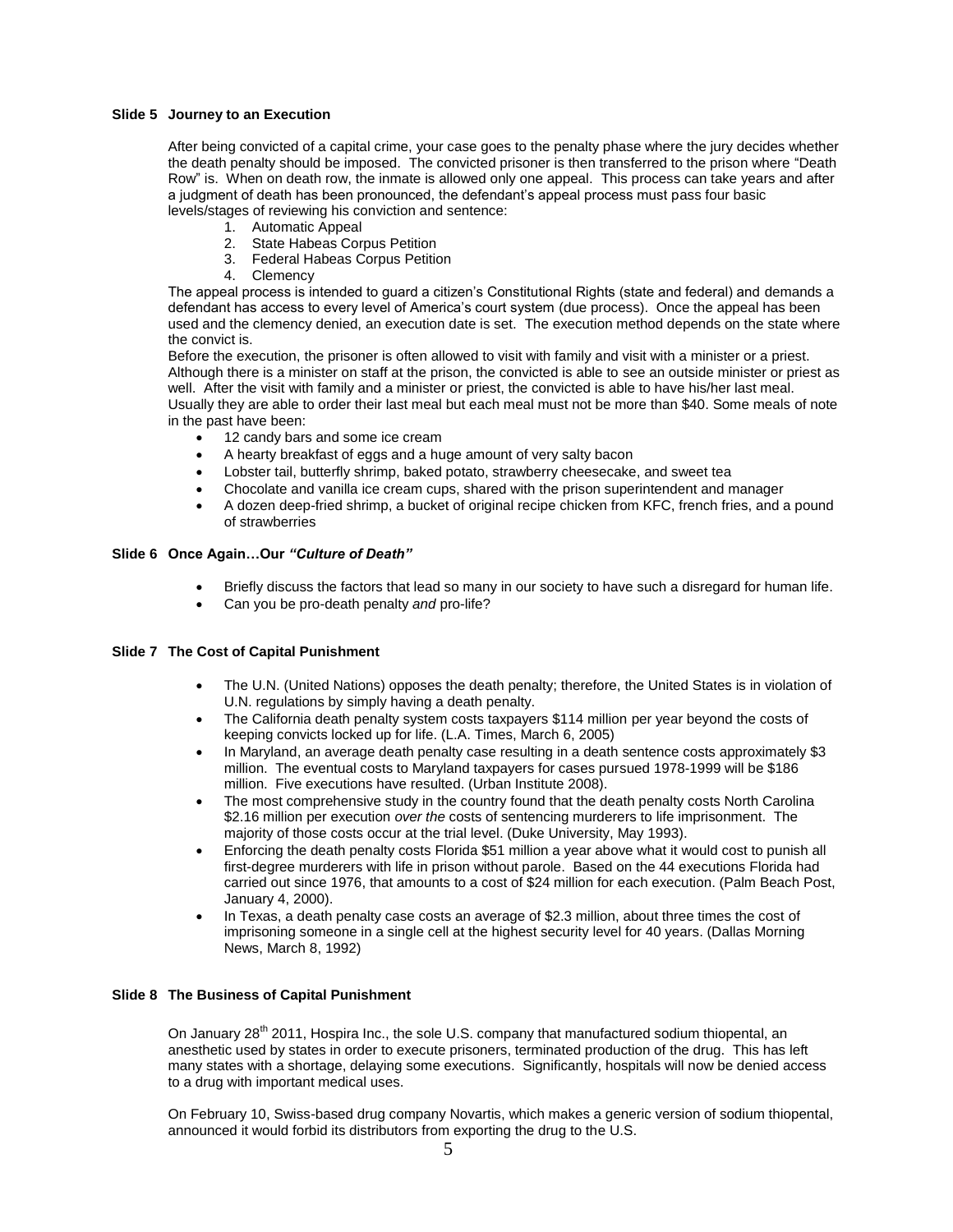Many state prison officials have begun looking overseas for sodium thiopental. In January, the FDA announced it would not regulate drugs imported for lethal injection. However, using an unregulated anesthetic in lethal injection may violate the prohibition against cruel and unusual punishment because if the initial anesthetic fails to work properly, then the other drugs will cause extreme pain. On February 2nd, a suit was filed against the FDA seeking to prevent unregulated drugs from being used in executions.

Ohio and Oklahoma have switched to a different anesthetic, pentobarbital. Yet the company that produces the only injectable from of this drug, Lundbeck, has also objected to their drug being used for capital punishment.

#### **Slide 9 The Risk of Capital Punishment**

Darryl Burton was exonerated after spending 24 years in a Missouri prison for a crime he did not commit. His ordeal began in 1984, when he was falsely identified as the suspected gunman in a homicide at a St. Louis gas station.

Despite an absence of any motive and reliable eyewitness accounts which identified the shooter as a light skinned African American significantly shorter than Mr. Burton, the prosecution was able to present testimony from "professional witnesses" which ultimately secured Darryl's conviction. A "professional witness" is someone, usually another criminal, who has been offered incentives by state prosecutors to testify a certain way.

Darryl has attributed his wrongful conviction to the poor efforts of his public defender, including her refusal to present evidence that another man committed the crime and her refusal to attempt to impeach the "professional witnesses." Darryl Burton was found guilty of capital murder and armed criminal action. With sentences imposed concurrently, Darryl would not have been eligible for parole for 75 years.

Darryl obsessively studied the law, late into the night, and for years he wrote and filed hundreds of legal pleadings, motions, and letters asking for help to correct his wrongful conviction. Darryl attributes the strong Christian faith he found in prison and his spirituality helped him survive.

Darryl eventually contacted an organization that expressed a willingness to take on his case but they had a ten year waiting period before they could help him. After ten years, the organization agreed reinvestigated his case, interviewed witnesses and gathered evidence, including recantations from the witness who testified against him at trial. This evidence was presented to a United States District Court, but his petition was denied. On appeal to the United States Court of Appeals for the Eighth Circuit, the judge provided an extraordinary decision expressing sincere regret that the Eighth Circuit could do no more to help Darryl, although they believed he may actually be innocent. The court's hands were tied by "confounding" procedural hurdles erected by Congress to limit the effectiveness of Federal Habeas Corpus Petitions. Eventually Darryl's lawyers filed a Rule 91 petition in a Missouri State Court and were granted a hearing. Darryl's attorneys presented all the evidence that could have been presented at his trial, in addition to new evidence, some of which was kept hidden from his original public defender.

Darryl has revealed to groups during speaking engagements how in late August of 2008, the warden visited him in his prison cell and told him he (the warden) had a court order that he was to release Darryl. Darryl was so shocked that he could not remember walking through the last two doors to his freedom, that he was frightened by how quickly his lawyer drove him away from the prison, and how he was skeptical of TGIF fried mozzarella sticks. Today, Darryl proudly revealed how his faith has kept him emotionally grounded and helped him forgive the people that wrongfully brought him to prison and why fried mozzarella sticks will always be one of his favorite foods.

#### **Slide 10 The Other Victims of Capital Punishment**

In most cases, the victim's family feels the murderer 'deserves' death because they want revenge for the death of their loved one. They let the revengeful feeling overtake their thoughts and desire nothing more than to see the convicted individual die. When the execution takes place, the family finds themselves still hurting and desiring their loved one back. The death penalty will not bring back their loved one, instead another person has been killed and yet another family is suffering the same way they are.

### A Family's Account

After her brother became Baltimore's 21st murder victim of 2007, Erricka Bridgeford couldn't wait for the police to find the person who did it. Bridgeford dreamed of spitting in the murderer's face. Male relatives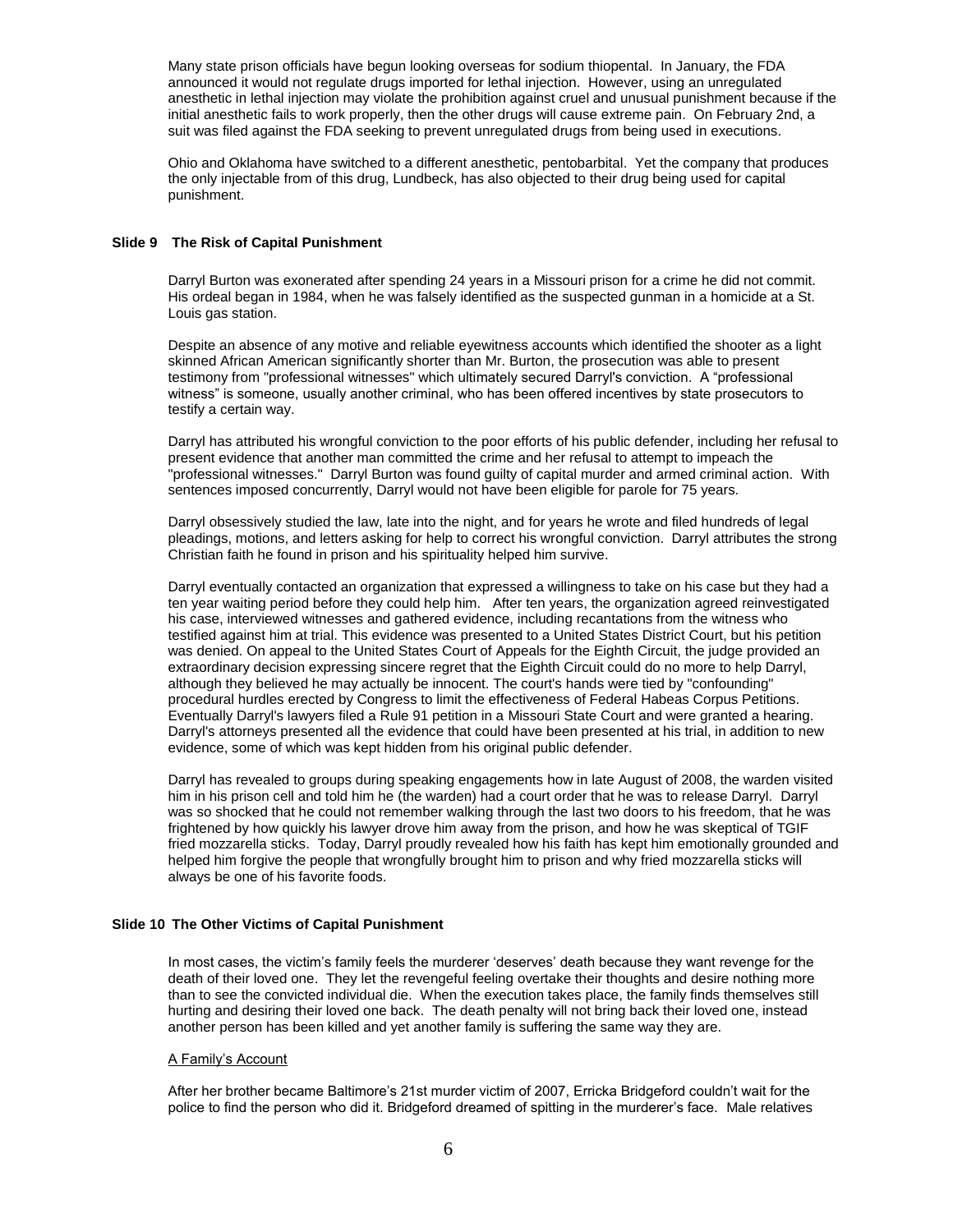thought of even more violent ways of exacting vengeance, she said.

After she saw her brother's lifeless body, however, something changed. *"Rage turned into confusion,"* said Bridgeford, speaking at a March 13 interfaith prayer service to end the death penalty in Maryland. *"Confusion erupted into devastation. Devastation morphed into regretful acceptance. Acceptance birthed a sad wisdom."* That wisdom told her that taking the life of the person who killed her brother wouldn't bring him back.

She would have no part in promoting the death penalty. It would bring nothing but one more dead body, she said, and it wouldn't bring her peace. *"I want life in return for my brother's death,"* she said. *"He is worth forgiveness in return for violence. He is worth healing in return for devastation."*

## **Slide 11 Christ's Execution**

Briefly discuss how Christ's death is similar/different than executions today.

## **Slide 12 What Does Scripture Say?**

*"From oppression and violence he redeems their souls; and precious is their blood in his sight"*  - Psalm 72: 14-

# **Slide 13 What Does the Church Say?**

#### The Catechism of the Catholic Church

2265. Legitimate defense can be not only a right but a grave duty for one who is responsible for the lives of others. The defense of the common good requires that an unjust aggressor be rendered unable to cause harm. For this reason, those who legitimately hold authority also have the right to use arms to repel aggressors against the civil community entrusted to their responsibility.

2266. The efforts of the state to curb the spread of behavior harmful to people's rights and to the basic rules of civil society correspond to the requirement of safeguarding the common good. Legitimate public authority has the right and the duty to inflict punishment proportionate to the gravity of the offense. Punishment has the primary aim of redressing the disorder introduced by the offense. When it is willingly accepted by the guilty party, it assumes the value of expiation. Punishment then, in addition to defending public order and protecting people's safety, has a medicinal purpose: As far as possible, it must contribute to the correction of the guilty party.

2267. Assuming that the guilty party's identity and responsibility have been fully determined, the traditional teaching of the Church does not exclude recourse to the death penalty, if this is the only possible way of effectively defending human lives against the uniust aggressor.

If, however, non-lethal means are sufficient to defend and protect people's safety from the aggressor, authority will limit itself to such means, as these are more in keeping with the concrete conditions of the common good and more in conformity with the dignity of the human person.

Today, in fact, as a consequence of the possibilities which the state has for effectively preventing crime, by rendering one who has committed an offense incapable of doing harm -- without definitively taking away from him the possibility of redeeming himself -- the cases in which the execution of the offender is an absolute necessity *"…are very rare, if not practically non-existent."* (John Paul II, Evangelium Vitae, 56)

# **Slide 14 What Does the Vatican Say?**

*"We are still a long way from the time when our conscience can be certain of having done everything possible to prevent crime and to control it effectively so that it no longer does harm and, at the same time, to offer to those who commit crimes a way of redeeming themselves and making a positive return to society. If all those in some way involved in the problem tried to develop this line of thought, perhaps humanity as a whole could take a great step forward in creating a more serene and peaceful society."* 

Pope John Paul II, July 9, 2000

*"It cannot be overemphasized that the right to life must be recognized in all its fullness, …[we must enact laws and public policies that] take into account the high value that a human being has at every moment of*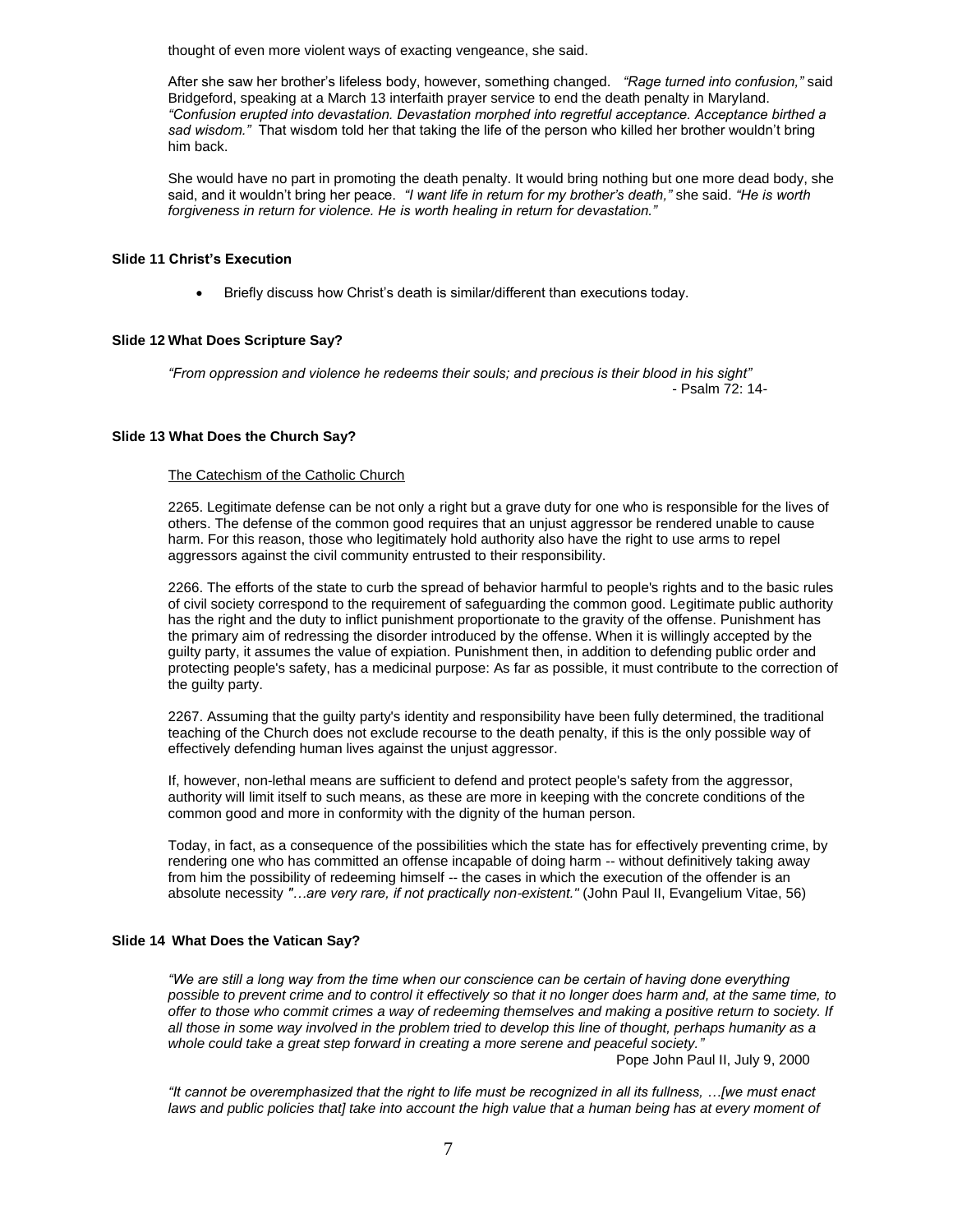*existence. In this context, I joyfully welcome the initiative by which Mexico abolished the death penalty in 2005, and the recent measures adopted by some Mexican states to protect human life from its beginnings."*  Pope Benedict XVI, July 10, 2009

The administration of the death penalty is often seen as a major sign of some of the failings within the American criminal justice system. Capital punishment is cruel, unnecessary, and arbitrary; it often has racial overtones; and it fails to live up to our deep conviction that all human life is sacred. Our witness to respect for life shines most brightly when we demand respect for each and every human life, including the lives of those who fail to show that respect for others. The antidote to violence is love, not more violence.

The new evangelization calls for followers of Christ who are unconditionally pro-life -- who will proclaim, celebrate and serve the Gospel of life in every situation.

We must join with those who are working to end the death penalty—in their witness at prisons as people are executed, in state capitals across our land, in courtrooms and prisons around the nation, and in Congress, where efforts to abolish or limit the death penalty are being debated. We need to support calls for a moratorium on executions and welcome the courage of leaders who have implemented or are working to address the clear failings of the death penalty.

We know this is not an easy matter. Catholic teaching has developed over time and there have been diverse views on the application of these principles. However, as we begin this new millennium, Pope John Paul II, the U.S. Catholic bishops, and the Catechism of the Catholic Church together express the strong conviction that capital punishment should no longer be used since there are better ways to protect society, and the death penalty diminishes respect for human life.

We are encouraged by small but growing signs that support for the death penalty is eroding and that capital punishment is being reconsidered. People are asking if we are really safer in states where executions are so regular that they hardly rate news coverage. People are asking whether we can be sure that those who are executed are truly guilty, given the evidence of wrongful convictions and poor representation in death penalty cases. We welcome legislation to address these issues as a way to focus on the unfairness of the death penalty. But most of all, we are asking whether we can teach that killing is wrong by killing those who have been convicted of killing others. It is time to abandon the death penalty—not just because of what it does to those who are executed, but because of how it diminishes all of us.

We cannot overcome what Pope John Paul II called a "culture of death," we cannot reverse what we have called a "culture of violence," and we cannot build a "culture of life" by state-sanctioned killing.

We cannot overcome crime by simply executing criminals, nor can we restore the lives of the innocent by ending the lives of those convicted of their murders. The death penalty offers the tragic illusion that we can defend life by taking life.

We ask all Catholics—pastors, catechists, educators, and parishioners—must join in rethinking this difficult issue and committing ourselves to pursuing justice without vengeance. With our Holy Father, we seek to build a society so committed to human life that it will not sanction the killing of any human person

#### **Slide 15 Outreach Opportunities**

Briefly discuss how each of us can become directly involved in the death penalty issue…

- Educate family, friends, and fellow students
- Contact your legislators about sponsoring a ban on capital punishment in your state
- Get involved with the Social Justice team in your school or parish
- Discuss with your teachers, parents, pastor, or parish lay ministers the possibility of developing a groupsponsored prison pen pal or visitation program. This is an outreach opportunity that *must* be coordinated with a parent, teacher, or other adult.
- Volunteer with the local Catholic Charities Turn-Around program that provides clothes and other assistance to newly released inmates to help them find a job and integrate into society.

### **Slide 16 Summary**

- Now understand the process of capital punishment
- See the shortcomings and risks associated with the current national and state-wide capital punishment systems